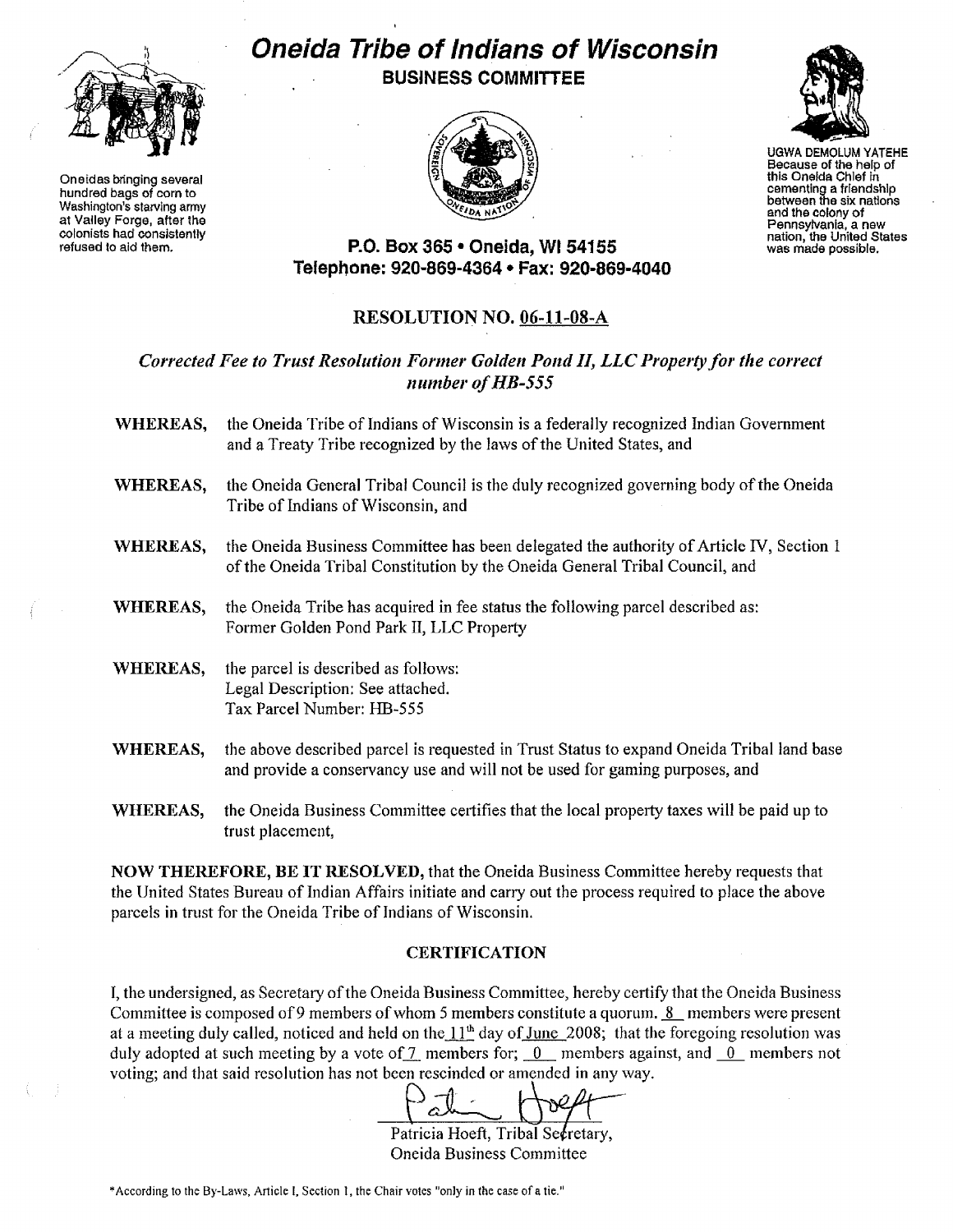#### RESOLUTION NO. 06-11-08-A

*Corrected Fee to Trust Resolution Former Golden POlld II, LLCProperty for the correct lIumber ofHB-555*

(Fonner Golden Pond Park II, LLC Property)

Part of Lots One (1) and Two (2), Section Thirteen (13) and part of Lot Seven (7), Section Twelve (12), Township Twenty-four (24) North, Range Nineteen (19) East, of the Fourth Principal Meridian in the Village of Hobart, Brown County, Wisconsin, described as follows:

Beginning at the Northwest Corner of Lot 1, Section 13, T24N-R19E; thence North 84 deg. 23 min. 33 sec. East, 330.67 feet along the North line of said Lot 1; thence North 06 deg. 41 min. 53 sec. East, 966.44 feet along the West line of Lot 7, Section 12, T24N-RI9E to the South right-ofway of STH 29-32"; thence South 62 deg. 16 min. 04 sec. East, 179.48 feet along said South right-of-way; thence South 06 deg. 41 min. 53 sec. West, 865.47 feet; thence South 03 deg. 30 min. 21 sec. East, 905.61 feet; thence South 81 deg. 09 min. 56 sec. East, 791.69 feet to the East line of said Lot 1 also being the West line of Lot 18 of the recorded plat of "Golden Pond Park 1st" Addition: recorded in Vol. 22, Plats, Page 166; thence South 01 deg. 44 min. 18 sec. East, 43.11 feet along said West line; thence North 89 deg. 08 min. 30 sec. West, 1300.44 feet along the North line of Lot 1 of the recorded plat of "Crooked Creek Estates, a County Plat" recorded in Vol. I, County Plats, Page 20, the North line of Lot 1, Vol. 28, Certified Survey Maps, Page 69, Lot 1 Vol. 8, Certified Survey Maps, Page 67 to the West line of Lot 2, Section 13, T24N-19E; thence North 02 deg. 12 min. 02 sec. West, 1000.79 feet along the West line of Lots 1  $& 2$  of said Section 13 to the point of beginning.

Subject to the access rights retained by the Grantor over the following described parcel:

A 20' Wide Access Easement located in Part of Lot 7, Section 12, T24N-I9E, Village of Hobart, Brown County, Wisconsin, whose centerline is more fully described as follows:

Commencing at the Northwest Corner of Lot 1, Section 13, T24N-19E; thence N84°23'33"E, 330.67 feet along the North line of said Lot 1: thence N06°41'53"E, 766.72 feet along the West line of Lot 7, Section 12, T24N-R19E to the point of beginning of the centerline of a 20' wide access easement; thence S84°59'45"E, 167.60 feet along said centerline to the point of ending of said 20' wide access easement.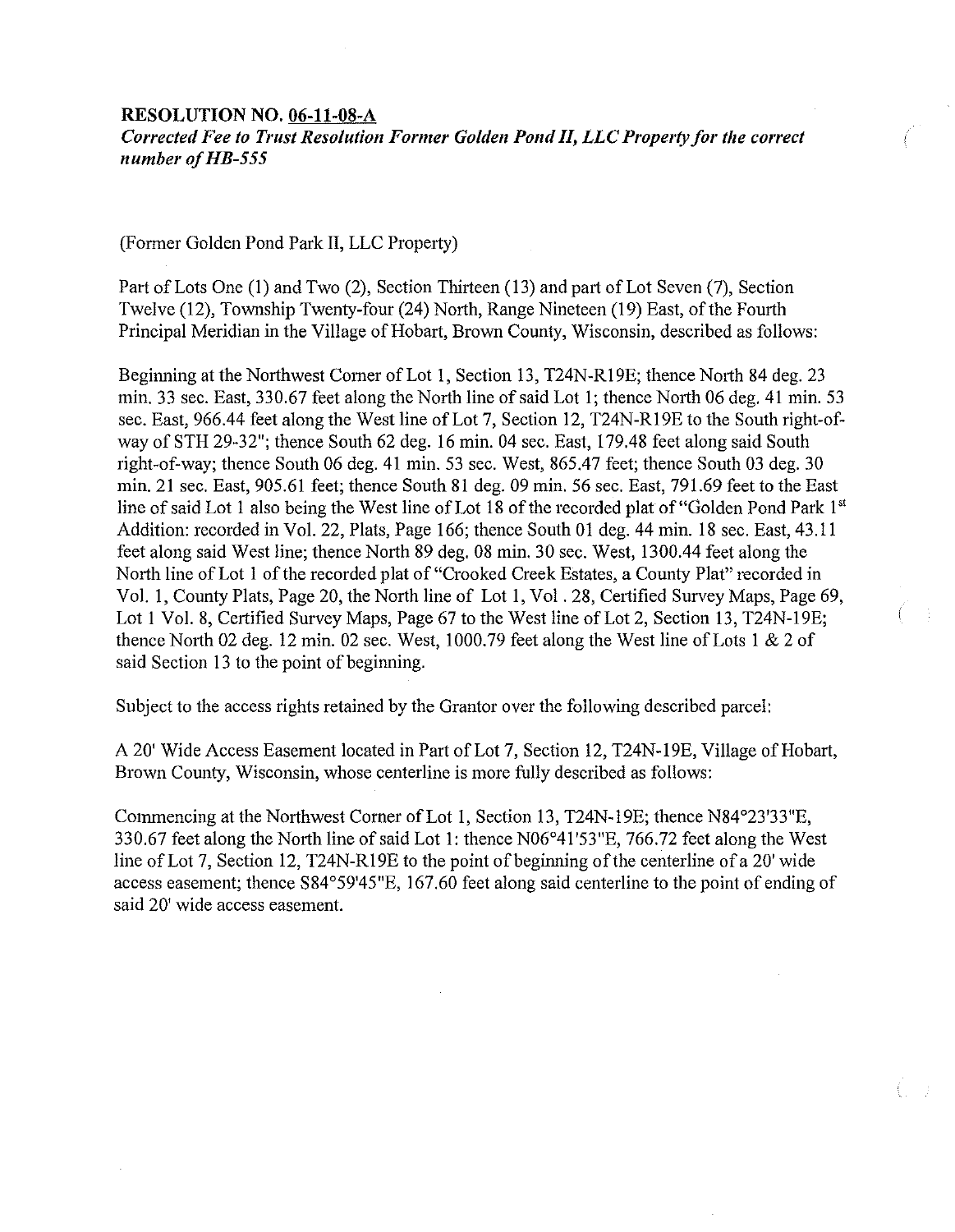WARRANTY DEED

Document Number

This Deed, made between the Oneida Tribe of Indians of Wisconsin, Grantor, and the United States of America in Trust for the Oneida Tribe of Indians of Wisconsin, Grantee. Grantor, for a valuable consideration, conveys and warrants to Grantee the following described real-estate in Brown County, State of Wisconsin:

#### (See attached legal description of former Golden Pond Park II, LLC Property)

This conveyance is made pursuant to the Indian Reorganization Act of 1934 (48 Stat. 984)

This property not subject to ILHR 67 Rental Weatherization Standards per Exclusion Code W-7, W-11.

Grantor warrants that the title to the Property is good, indefeasible in fee simple and free and clear of encumbrances except highway rights of way and easements of record.

Dated this  $13^{1/h}$  day of  $\overline{J}$   $\overline{L}$  , 2008. **HB-555** 

Gerald L. Danforth, Oneida Tribal Chaja

\* Patricia Hoeft, Oneida Tribal Secretary

ACKNOWLEDGMENT

STATE OF WISCONSIN )  $\bigwedge$   $\bigcup$   $\bigcup$   $\bigcup$   $\bigcup$  ss.

 $_{\rm{Country~of}}$   $\Omega_{\rm{U}}$   $_{\rm{G}}$  and  $_{\rm{G}}$   $_{\rm{H}}$   $_{\rm{H}}$ 

Personally came before me this  $\sqrt{2}$  day of  $\sqrt{2}$ the above named Gerald L. Danforth and Patricia Hoeft to me known to be the person(s) who executed the foregoing instrument and acknowledged the same

Opia Buzz

Notary Public, State of Wisconsin. My Commission is permanent. (If not, state expiration date:  $l\omega$  . 20 $l$ 

THIS INSTRUMENT WAS DRAFTED BY: Rebecca M. Webster, Staff Attorney

Recording Area

Name and Return Address: Oneida Tribe of Indians of Wisconsin Land Management Division Director P.O.Box365 Oneida, WI 54155-0365

Parcel Identification Number (PIN)

Midwest Regional Director

Approved in accordance with authority delegated at 209 DM 8,230 DM 1,3 JAM 4

United States Department of the Interior Bureau of Indian Affairs Midwest Regional Office One Federal Drive, Room 550 Fort Snelling, MN 55111